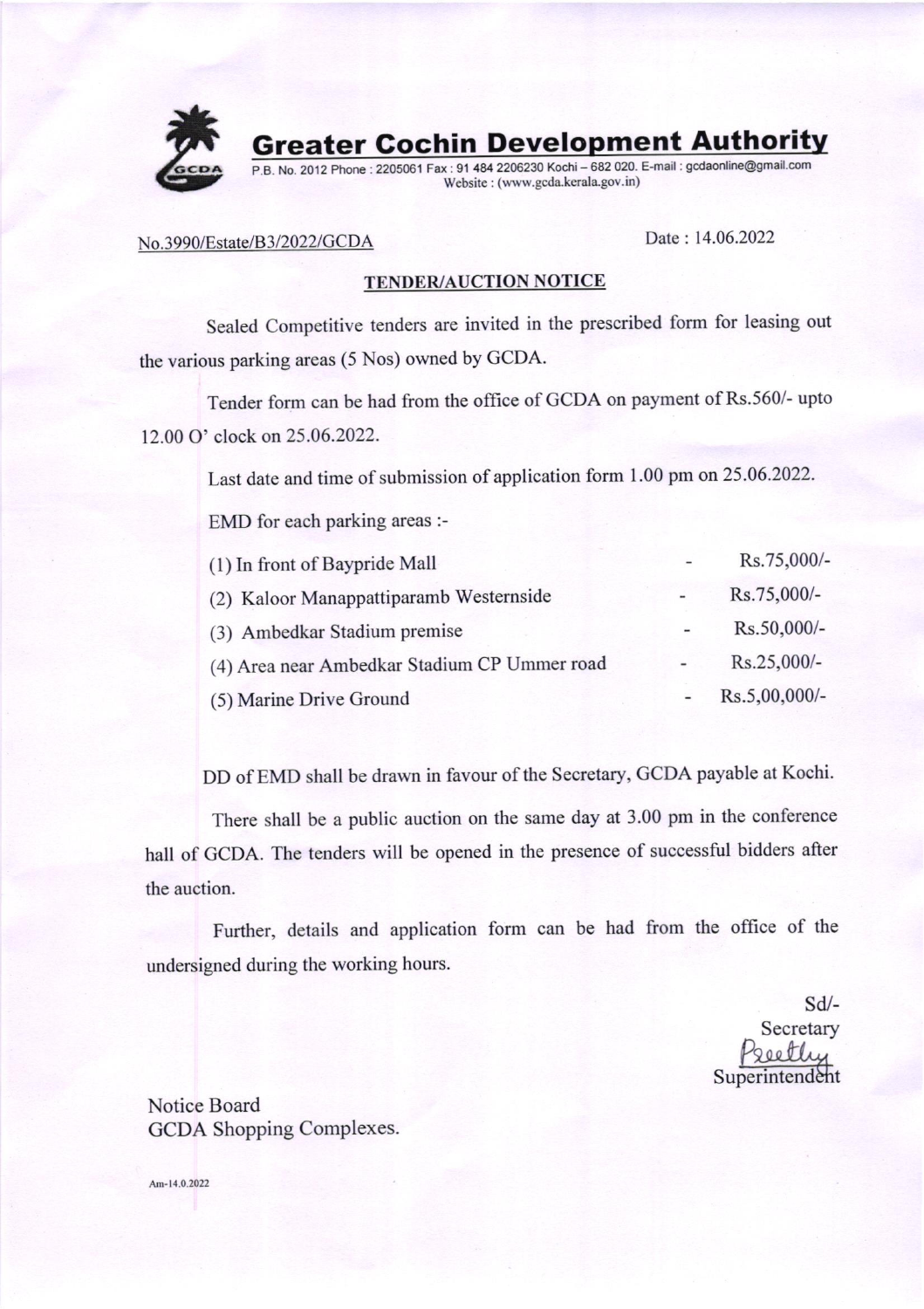



പി.ബി. നമ്പർ 2012 ഫോൺ 2204261, 2206122 ഫാക്സ് : 91 484 2206230 കൊച്ചി-682 020 Website:- www.gcda.kerala.gov.in. E-mail id:- gcdaonline@gmail.com

തീയതി, 14.06.2022

നം.3990/എസ്റ്റേറ്റ്/ബി-3/2022/ജിസിഡിഎ

## ടെണ്ടർ/ലേലം നോട്ടീസ്

വിശാല കൊച്ചി വികസന അതോറിറ്റി വക വിവിധ പാർക്കിംഗ് ഏരിയകളിൽ (5 എണ്ണം) നിന്നും ഒരു വർഷക്കാലത്തേക്ക് പാർക്കിംഗ് ഫീസ് പിരിക്കുന്നതിനുള്ള അവകാശം ടെണ്ടർ/ലേലം മുഖേന നൽകുന്നതിന് തീരുമാനിച്ചിരിക്കുന്നു.

ടെണ്ടർ ഫോറം നൽകുന്ന അവസാന തീയതി : 25.06.2022 പകൽ 12 മണി വരെ.

ടെണ്ടർ ഫോറത്തിന്റെ വില : 560/- രൂപ.

നിരതദ്രവ്യമായി അടയ്ക്കേണ്ട തുക, "Secretary, GCDA, Kochi" എന്ന പേരിൽ ഡി.ഡി. ആയി അപേക്ഷയോടൊപ്പം സമർപ്പിക്കേണ്ടതാണ്.

ഏരിയകളുടെയും ഇ.എം.ഡി. ചുവടെ ചേർക്കുന്ന 630000 പാർക്കിംഗ് പ്രകാരമായിരിക്കും.

| 1) ബേപ്രൈഡ് മാളിനു മുൻവശം                      | 75,000/- രൂപ     |
|------------------------------------------------|------------------|
| 2) കലൂർ മണപ്പാട്ടിപ്പറമ്പ് റോഡിന് പടിഞ്ഞാറുവശം | 75,000/- രൂപ     |
| 3) അംബേദ്കർ സ്റ്റേഡിയം പരിസരം                  | 50,000/- രൂപ     |
| 4) അംബേദ്കർ സ്റ്റേഡിയം സി.പി. ഉമ്മർ            |                  |
| റോഡിലെ അതോറിറ്റി വക സ്ഥലം                      | 25,000/- രൂപ     |
| 5) കൊച്ചി മറൈൻ ഡ്രൈവ് ഗ്രൗണ്ട്                 | $5,00,000/-$ രൂപ |

താൽപ്പര്യമുള്ളവർ നിശ്ചിത നിരത ദ്രവ്യത്തോടൊപ്പം നിർദ്ദിഷ്ട അപേക്ഷാ ഫോറത്തിൽ ഓരോ ഏരിയകൾക്ക് ഓരോന്നിനും വാഗ്ദാനം ചെയ്യുന്ന വാടക രേഖപ്പെടുത്തിയ ടെണ്ടർ മുദ്ര വെച്ച കവറുകളിൽ 25.06.2022 ഉച്ച കഴിഞ്ഞ് 1.00 വരെ ജിസിഡിഎ ഓഫീസിൽ ടെണ്ടർ ബോക്സിൽ നിക്ഷേപിക്കേണ്ടതാണ്.

അന്നേ ദിവസം പകൽ 3.00 മണിയ്ക്ക് ജിസിഡിഎ ഓഫീസിൽ വച്ച് പരസ്യ ലേലം ഉണ്ടായിരിക്കുന്നതാണ്. ലേലം കഴിഞ്ഞാലുടൻ ടെണ്ടറുകൾ തുറക്കുന്നതുമാണ്.